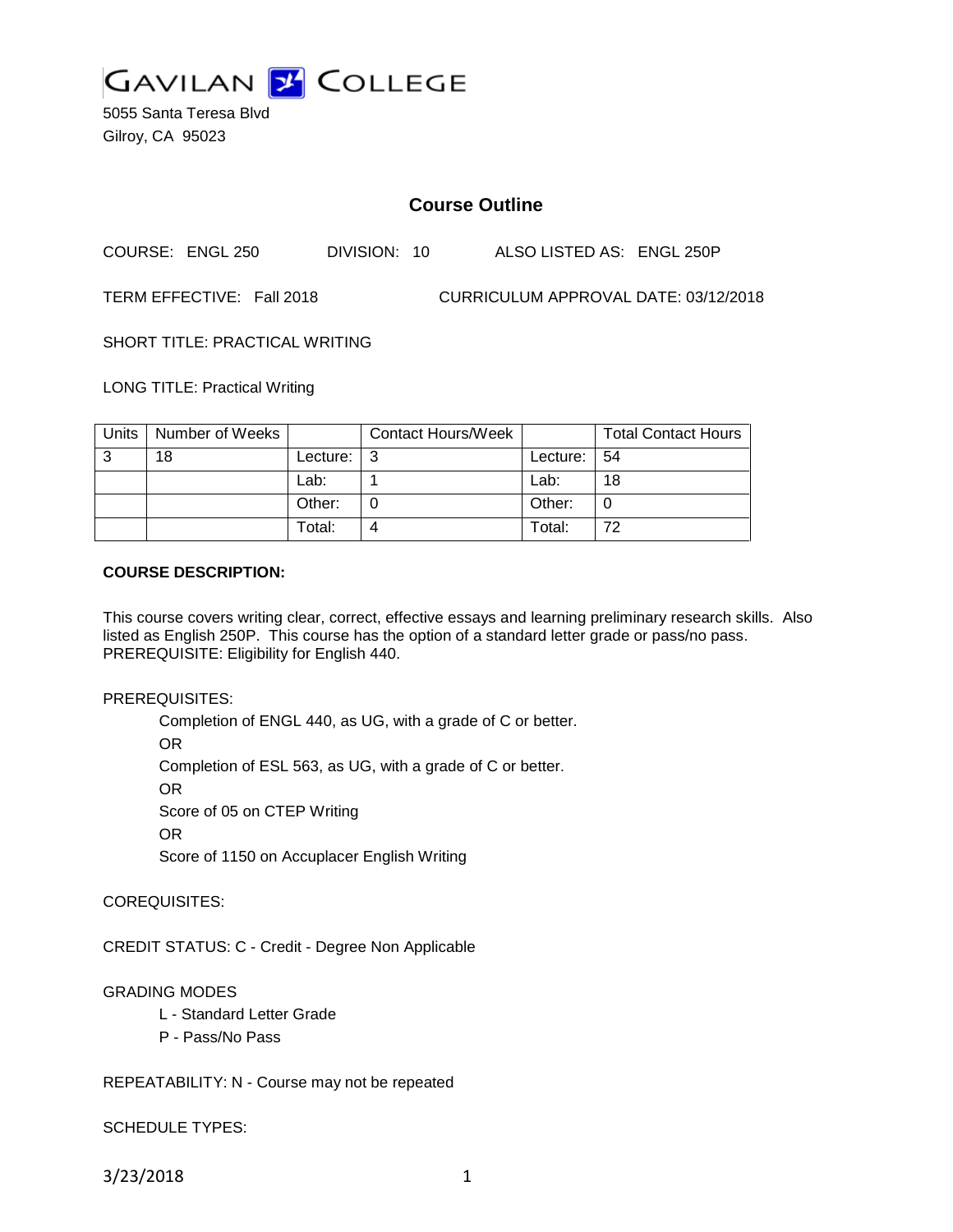- 02 Lecture and/or discussion
- 03 Lecture/Laboratory
- 04 Laboratory/Studio/Activity
- 047 Laboratory LEH 0.7

#### **STUDENT LEARNING OUTCOMES:**

1. Demonstrate ability to write unified essays in and out of class that feature a coherent thesis, relevant supporting evidence, critical thinking, and formatting/citation conventions.

Measure: Written exams, quizzes, response journals, essays, and research papers

Year assessed, or planned year of assessment: 2018, Fall

2. Apply purposeful voice and tone to a variety of rhetorical purposes.

Measure: Out of class essays, journals, quizzes, in-class essays

Year assessed, or planned year of assessment: 2018, Fall

3. Apply research techniques, such as generating research questions, finding credible sources,

synthesizing texts, and integrating multiple sources to produce academic research papers.

Measure: journals, essays, revision plans, portfolios, etc.

Year assessed, or planned year of assessment: 2018, Fall

4. Apply analytical reading strategies, such as summarizing, annotating, interpreting, paraphrasing, synthesizing, and responding to texts.

Measure: annotations, metacognitive reading journals/assignments, essays, etc.

Year assessed, or planned year of assessment: 2018, Fall

5. Recognize and practice writing as a recursive process with different stages and approaches. Measure: journals, essays, revision plans, portfolios, etc.

#### **CONTENT, STUDENT PERFORMANCE OBJECTIVES, OUT-OF-CLASS ASSIGNMENTS**

Curriculum Approval Date: 03/12/2018

As of Fall 2009, GAV GE A2 no longer applicable.

4 HOURS

Student Performance Objectives: 1. Complete a diagnostic essay. 2.Answer questions on the

basic essay form. 3. Distinguish between weak

and strong thesis statements.

Content: Introduction to the course. Students will write a diagnostic essay. They'll learn the Four Basics of learning how

to write (Exposure, Motivation, Practice, Feedback). Writing will be taught as

a process. The first step is generating ideas for the chosen topic. There will be an introduction to the techniques for

generating ideas for writing (Brainstorming, Clustering, Free-writing, etc.)

Homework: Read selections on the writing process and brainstorming.

Homework: Read material on the writing process.

Complete brainstorming exercises.

4 HOURS

Student Performance Objectives: 1. Practice outlining and other forms of pre-writing. 2. Recognize the meaning of grading marks. 3. Answer questions

concerning basic usage. 4. Keep a Writing Journal. 5. Follow recommendations made in writing diagnosis, to begin process of resolving writing issues.

Content: Introduction to the Communication Square

(Purpose, Audience, Persona, Voice). There will be an emphasis on the format of an essay. Titles, Introductions, Conclusions, Thesis statements. Introduction to portfolio process.

Homework: Students

will write in their journals, responding to readings and practicing class activities.

3/23/2018 2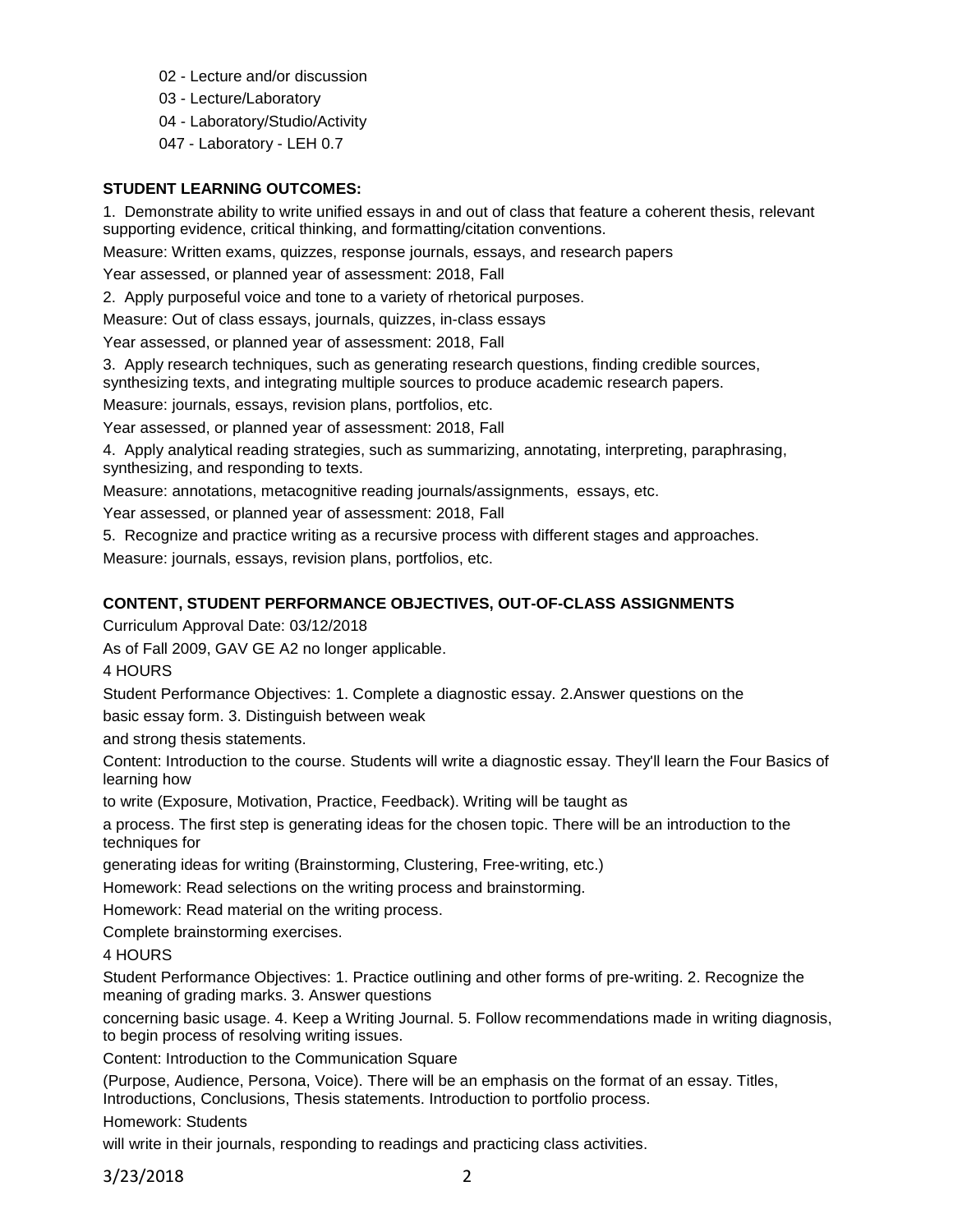### 4 HOURS

Student Performance Objectives: 1. Write a process paper (3 point, 5 paragraph essay). 2. Discuss

introductions and conclusions, and appraise their functions. 3. Demonstrate understanding of subjects and verbs. 4. Discuss paper #1. 5. Record journal projects.

Content: Students will be introduced

to the process or informative essay, looking at both professional and student writing. Discussion will focus on clarity of meaning and purpose, and audience awareness. Students will write in their

journals, responding to readings and practicing class activities. Grammar: Basic Usage.

Homework: Write Paper #1 (The Process Essay)

4 HOURS

Student Performance Objectives: 1. Revise paper #1. 2.

Proofread. 3. Select examples of run-together sentences, and resolve them correctly.

Content: Revision, Peer Groups, and Editing will be a focus. Grammar: Review Run-On Sentence errors, comma splices

and Parts of Speech, especially subjects and verbs. Review Fragments.

Homework: Revise Essay #1. Respond in journals to readings and practice grammar activities.

4 HOURS

Student Performance

Objectives: 1. Write a descriptive essay. 2. Answer questions on irregular verbs, demonstrating correct usage. 3. Discuss paper #2, evaluating correct usage, and analyzing structure

and

content.

Content: Students will be introduced to descriptive writing, looking at both professional and student writing. Abstract and Concrete language will be introduced. Grammar: Review comma

splices and ways to correct them.

Homework: Write Essay #2 (The Descriptive Essay). Respond in journals to readings and practice grammar activities.

4 HOURS

Student Performance Objectives: 1. Revise

paper #2. 2. Proofread, and resolve structure/usage problems. 3. Answer questions on subject/verb/pronoun agreement.

Content: Peer-editing workshops for Descriptive Essay revision. Sentence structure

and variety will be explained, demonstrated, and practiced. Grammar: Review coordination and subordination.

Homework: Revise Essay #2. Respond in journals to readings and practice grammar

activities.

4 HOURS

Student Performance Objectives: Write a narrative essay. 2. Answer questions on consistent verb tense and pronoun case. 3. Critique paper #3, assessing content and form.

Content:

Students will be introduced to narrative techniques and ways

to tell a story, looking at both professional and student writing. Grammar: Review consistent verb tense.

Homework: Write Essay #3. Respond

in journals to readings and practice grammar activities.

4 HOURS

Student Performance Objectives: 1. Revise essay #3, choosing alternatives to improve form, flow and usage. 2. Proofread. 3. Take

midterm exam. 4. Confer with instructor on journal assignments.

Content: Peer editing workshops for narrative essay revision. Midterm exam.

Homework: Revise Essay #3. Students will write in their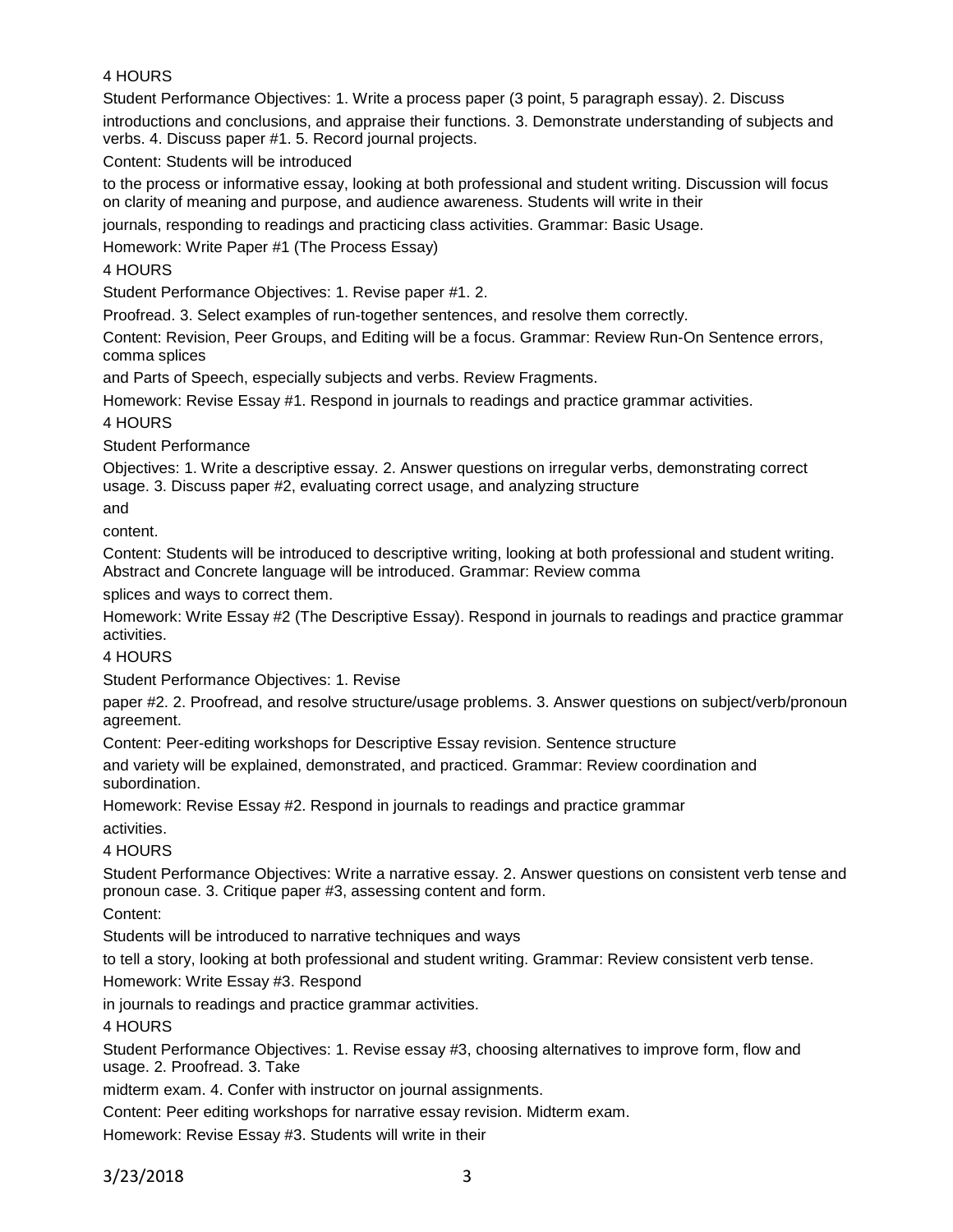journals, responding to readings and practicing class activities.

4 HOURS

Student Performance Objectives: 1. Write Essay #4. 2. Answer questions on dangling modifiers. 3. Selfassess communicative

effectiveness and language usage.

Content: Students will be introduced to the comparison/contrast essay, looking at both professional and student writing. Different styles (such as block and

point-by-point) will be illustrated. Grammar:

Sentence expansion and sentence combining. Practice in class essay response.

Homework: Write comparison and contrast essay. Students will write in their

journals, responding to readings and practicing class activities.

Student Performance Objectives: 1. Revise essay #4. 2. Proofread. 3. Answer questions on parallel structure, judging correct and

incorrect usage. 4. Identify research paper topic, purpose, and scope.

Content: Peer editing workshop for descriptive essay revision. Grammar: Review Subject/Verb/Pronoun agreement. Introduce research

paper.

Homework: Revise essay #4. Respond in journals to readings and practice class activities. Submit research paper proposal.

4 HOURS

Student Performance Objectives: 1. Write Essay #5, the

research essay. 2. Answer questions on punctuation, practice various common punctuation error corrections. 4. Clarify research paper topic,

purpose, and scope.

Content: Students will be introduced

to the research essay, looking

at both professional and student writing. Grammar: Punctuation. Introduce annotated works cited list. Practice #2 for in-class essay

Homework: Annotated Bibliography

with at least five sources. Essay #5, the research essay. Respond in journals to readings and practice class activities.

4 HOURS

Student Performance Objectives: 1. Plan and write cover letter for

portfolio. 2. Answer

questions on punctuation, practice various common punctuation error corrections. 3. Plan cover letter:

purpose, and scope.

Content: Students will be introduced to the cover

letter, looking at both professional and student writing. Grammar: Punctuation.

Homework: Write cover letter. Respond in journals to readings and practice class activities. Revise essay #5,

research.

4 HOURS

Student Performance Objectives: 1. Understand and practice basics of in-class timed essay writing.

Content: Students will be given the prompt for the portfolio in-class essay,

review the expectations for the timed essay.

Homework: Read and annotate selection for in-class essay. Revise essay selections for portfolio. 4 HOURS

Student Performance Objectives: 1. Assemble

portfolio for grading. 2. Practice steps in writing process. 3. Revise essays and cover letters as needed. 4. Apply techniques for timed writing to in-class essay.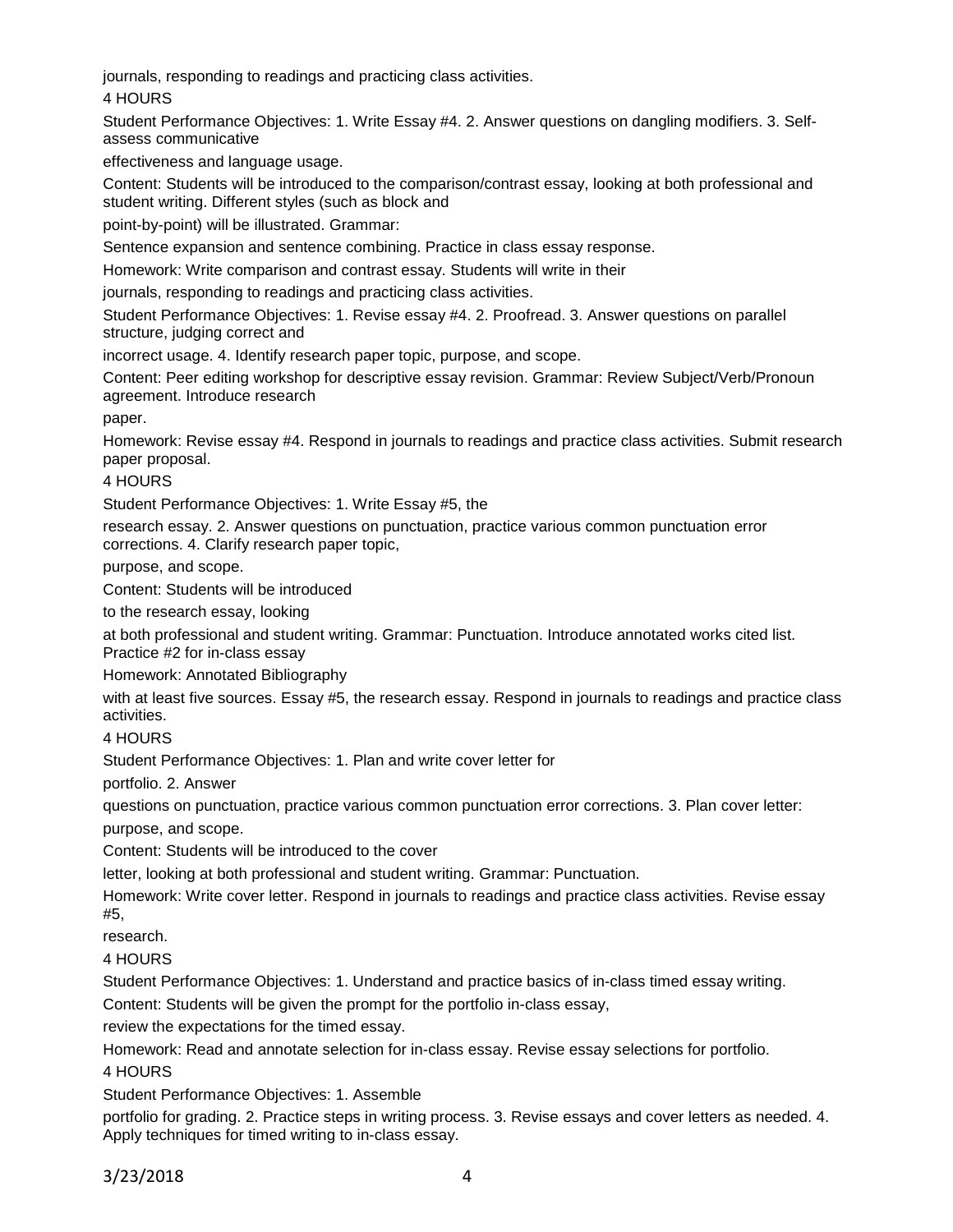Content: Students will write and

submit timed in-class writing for portfolio.

Homework: Revise all components of portfolio.

4 HOURS

Student Performance Objectives: 1. Review completed portfolio. 2. Revise portfolio content as needed.

Content: Peer review for portfolio revision. Review of portfolio grading process and portfolio expectations. Homework: Complete all components of portfolio, begin preparation for final

# exam.

4 HOURS

Student Performance Objectives: 1. Prepare for final exam. 2. Review portfolio process and analyze progress.

Content: Discussion of portfolio outcomes. Review of expectations for

final exam. Discussion of the prompt for final exam.

Homework: Read and annotate selection for final exam.

2 HOURS

Student Performance Objectives: 1. Practice techniques for timed writing. 2. Review

content of course.

Content: Final Exam.

## **METHODS OF INSTRUCTION:**

1) Lectures and class discussion. 2) In-class writing and revising. 3) Grammar exercises for classwork and homework. 4) Exams and short tests. 5) Reading and discussion of short stories, articles, essays, or a novel. 6) Student presentations. 7) Lab activity.

### **OUT OF CLASS ASSIGNMENTS:**

Required Outside Hours: 108 Assignment Description: Essays, Journals, Portfolios, Exams, etc. Required Outside Hours: Assignment Description:

## **METHODS OF EVALUATION:**

Writing assignments Percent of total grade: 75.00 % Percent range of total grade: 75 % to 80 % Written Homework; Reading Reports; Essay Exams; Term or Other Papers; Other: Journals, Reading responses Problem-solving assignments Percent of total grade: 15.00 % Percent range of total grade: 15 % to 20 % Homework Problems; Quizzes; Exams Skill demonstrations Percent of total grade: 10.00 % Percent range of total grade: 5 % to 10 % Class Performance/s

# **REPRESENTATIVE TEXTBOOKS:**

Required Representative Textbooks Gerald Graff and Cathy Birkenstein. They Say/I Say (3rd edition). W.W. Norton and Co.,2014. ISBN: 9780393935844 Reading Level of Text, Grade: 15th grade Verified by: Dana Young Recommended Representative Textbooks

3/23/2018 5